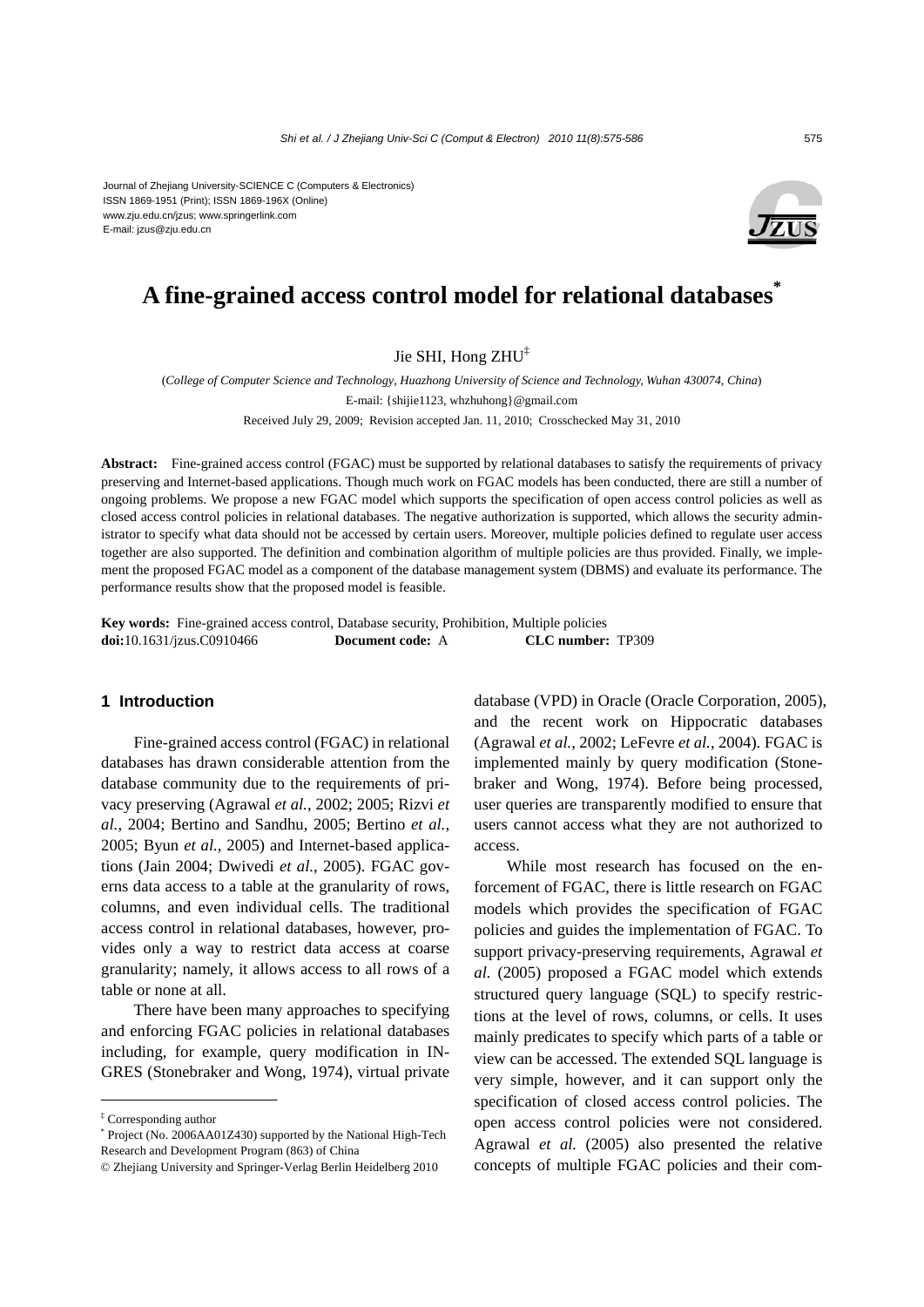bination approaches, but, in practice, the different types of multiple FGAC policies caused by different subjects (user or role) need different combination approaches. Moreover, the combination algorithm was not addressed. Barker (2008) presented a formal well-defined, dynamic fine-grained meta-level access control policy for category-based access control models. By meta-level policy specification, not only the closed access control policies, but also open access control policies can be represented at the finegrained level. Moreover, such dynamic fine-grained meta-level access control policies can be represented and implemented in SQL. Their work, however, aims to remedy the access control representation problem and not to guide the implementation of FGAC in relational databases. Although it can represent FGAC policies at the row level, it is unable to specify the cell-level FGAC policies. Again, multiple policies were not considered in their work.

Motivated by the limitations of existing FGAC models, we developed a new FGAC model, which supports the specifications of open access control policies as well as closed access control policies at the cell level. For open access control policies, we mean negative authorization. In this model negative authorization (for expressing denials of access) and positive authorizations are both supported. Thus, the deficiencies of the models in Agrawal *et al.* (2005) and Barker (2008) are remedied. Moreover, based on the proposed FGAC model, we clarify the concept of multiple FGAC policies, and divide them into different types, according to which we provide different approaches to combining multiple policies. The combination algorithm is also presented. Finally, we implement the proposed FGAC model as a component of the database management system (DBMS). Its performance is also presented and analyzed.

The major contributions are summarized as follows:

1. We propose a FGAC model which supports the specification of both closed access control policies and open access control policies.

2. We present the definition of multiple FGAC policies and their combination algorithm.

3. We implement the FGAC model in relational databases as a component of DBMS.

# **2 Related works**

Fine-grained access control was first introduced as a part of the access control system in INGRES by Stonebraker and Wong (1974), which was implemented by query modification technology. The basic idea of query modification is that before being processed, user queries are transparently modified to ensure that users can access only what they are authorized to access (Bertino *et al.*, 2005; Wang *et al.*, 2007). Views are used to specify and store access permission for users. When a user submits a query, DBMS first finds all views whose attributes include the attributes of the issued query, and then add the predicates of these views to the predicates of the original query to form a new modified query, which will be carried out.

Oracle virtual private database (VPD) also uses query modification to implement FGAC (Oracle Corporation, 2005). VPD supports FGAC through functions written as stored procedures which are associated with a relation. When a user accesses the relation, the function is triggered to return predicates, and the database rewrites the SQL statement submitted by the user to include these predicates. For providing enhanced access control, in addition to rowlevel access control, column-level VPD has been added to Oracle to provide column-level access control, which in turn associates functions with columns.

Recently, work on the policy for preserving privacy has boosted the research of FGAC (Agrawal *et al.*, 2002; Bertino *et al.*, 2005). Bertino *et al.* (2005) presented a privacy preserving access control model for relational databases, which needs a basis of FGAC in relational databases. Nevertheless, they did not describe how to implement the model. LeFevre *et al.* (2004) proposed a practical approach to incorporating privacy policy enforcement into an existing application and database environment where the implementation of FGAC at cell level was provided.

All works described above focused mainly on the enforcement of FGAC, and did not provide a FGAC model which supports many access control policies. Less work has been done with the FGAC model. The work of Agrawal *et al.* (2005) and Barker (2008) suffered from specific aforementioned limitations. Chaudhuri *et al.* (2007) also extended SQL language to support fine-grained authorization by predicated grants. Not only the column- and cell-level authori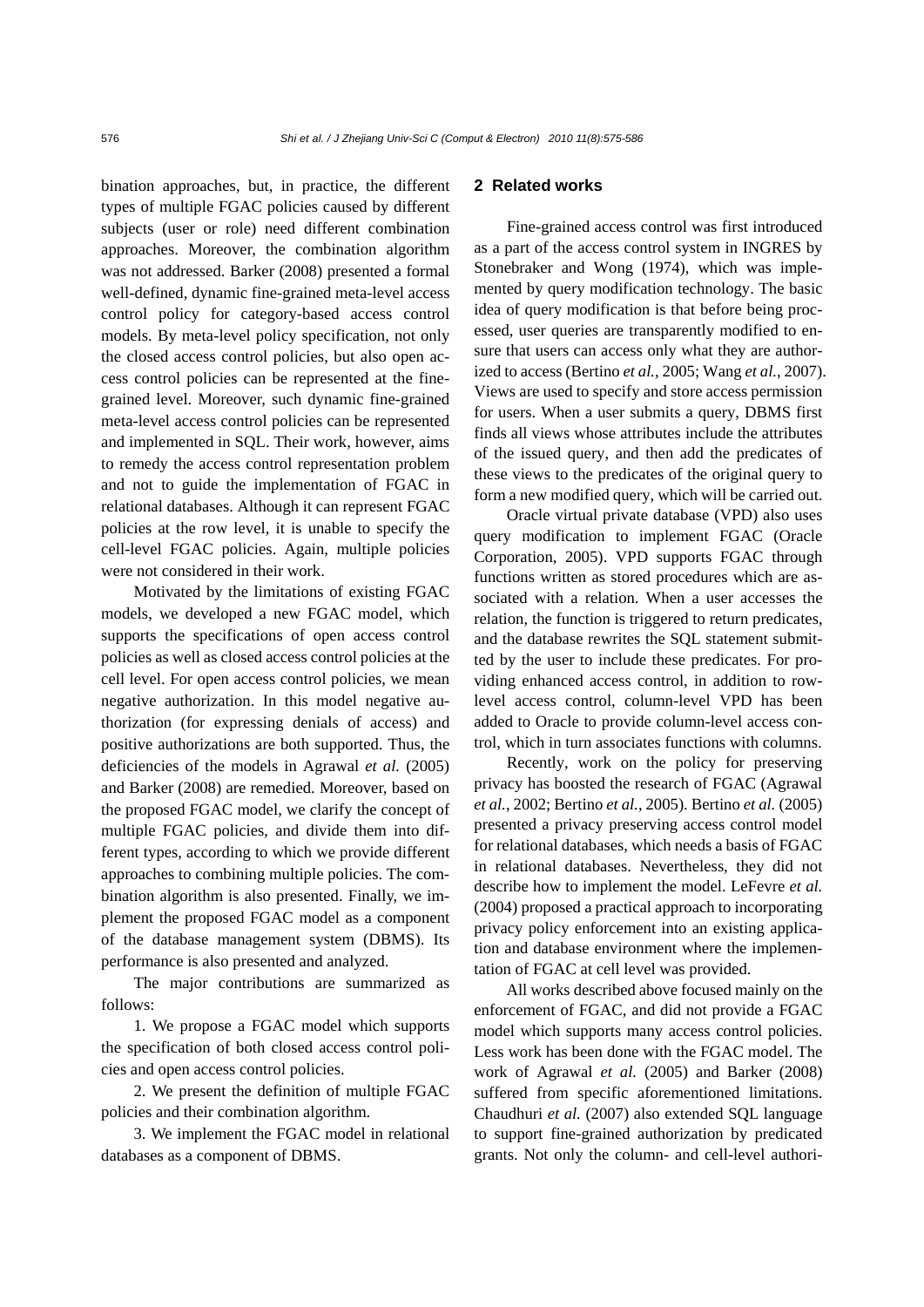zations, but also the authorizations for function/procedure execution were supported. Moreover, they designed query defined user groups and authorization groups to simplify the administration of authorizations. Olson *et al.* (2008) presented a formal framework for reflective database access control policies where a formal specification of FGAC policies was supported by Transaction Datalog. The security analysis was also provided. Moreover, they enforced policies by compiling policies in Transaction Datalog into standard SQL views (Olson *et al.*, 2009). The shortcomings are that the negative authorization and multiple policies at fine granularity (which are the major contributions of our model) were not taken into account.

Kabra *et al.* (2006) considered two different aspects of FGAC: efficiency and information leakage of enforcement of FGAC. Using query modification to enforce FGAC, there may exist redundancies in the final executed queries because of the same predicates between the FGAC policies and the queries issued by users. These redundancies include not only cheap comparisons, but also expensive semi-joins, which would increase the execution time. Kabra *et al.* (2006) also considered the potential of information leakage through channels caused by exceptions, error messages, and user defined functions. For remedying the two problems, they proposed methods for redundancy removal, the definition of safety query plan, and the techniques to generate safe query plans.

Wang *et al.* (2007) proposed a correctness criterion of FGAC for databases, which contains three properties: secure, sound, and maximum. They argued that any algorithm used to implement FGAC must be sound and secure, and should strive to be maximum. They also pointed out that no algorithm exists that is both sound and secure. Then, they proposed an algorithm that is sound and secure. In this paper, we do not consider these aspects.

There is another important related work. Bertino *et al.* (1997) proposed an extended authorization model for relational databases, which supports negative authorization. This work inspired us to extend the FGAC model to support negative authorization. The main difference between their work and ours is the granularity of negative authorization: the model they proposed can support only negative authorization at coarse granularity (tables, views), but our model can express negative authorization at finer granularity (rows, columns, or cells).

#### **3 Preliminary concepts**

Table 1 gives some of the notations that will be used in the following discussions.

Filter plays a key role in the FGAC model; it is used to specify and determine the accessibility of a data item. Suppose there is a relation employee(emp\_ id, emp\_name, dept\_id, addr, phone) and a security policy which requires that each employee can read only the information about himself/herself. We can define a filter as 'emp\_name=USER()' (USER() is a system function which returns the user name of the current session) to filter the tuples in employee.

| Parameter                                   | Definition                                                                                                                                                                                                                                                                                                                                                                                                                                                                                                       |  |  |
|---------------------------------------------|------------------------------------------------------------------------------------------------------------------------------------------------------------------------------------------------------------------------------------------------------------------------------------------------------------------------------------------------------------------------------------------------------------------------------------------------------------------------------------------------------------------|--|--|
| $R(A_1, A_2, , A_n)$                        | A relation, and $t \in R$ denotes that t is a tuple in R and $t[A_i]$ is the value of attribute $A_i$ in tuple t                                                                                                                                                                                                                                                                                                                                                                                                 |  |  |
| $R^* = \{A_1, A_2, , A_n\}$                 | The set of all attributes of $R$                                                                                                                                                                                                                                                                                                                                                                                                                                                                                 |  |  |
| $S = \{s_1, s_2, , s_m\}$                   | The set of subjects which may be users or roles in relational database systems                                                                                                                                                                                                                                                                                                                                                                                                                                   |  |  |
| $U = \{u_1, u_2, \ldots, u_k\}$             | The set of users in relational database systems                                                                                                                                                                                                                                                                                                                                                                                                                                                                  |  |  |
| $RL = \{r_1, r_2, , r_i\}$                  | The set of roles in relational database systems                                                                                                                                                                                                                                                                                                                                                                                                                                                                  |  |  |
| $Q = \{o_1, o_2, , o_n\}$                   | The set of objects, where $o_i$ is a relation $R_i(A_{i1}, A_{i2}, , A_{im})$ which can be a table or a view                                                                                                                                                                                                                                                                                                                                                                                                     |  |  |
| $AC =$ {select, insert,<br>update, delete } | The set of actions                                                                                                                                                                                                                                                                                                                                                                                                                                                                                               |  |  |
|                                             | FIL={fil <sub>1</sub> , fil <sub>2</sub> , , fil <sub>n</sub> } The set of filters, where fil <sub>k</sub> (k=1, 2, , n) is a filter with a tuple as the input parameter and with 'false',<br>'true', or 'error' as the output. For example, predicates in SQL which are used in the 'where' clause of<br>the SQL statement can be considered as filters. There are two special filters, TRUE and FALSE. While<br>TRUE always returns 'true' with any tuple as the input parameter, FASLE always returns 'false' |  |  |
| PFIL                                        | The set of policy filters                                                                                                                                                                                                                                                                                                                                                                                                                                                                                        |  |  |
| $\overline{F}$                              | The set of policy functions                                                                                                                                                                                                                                                                                                                                                                                                                                                                                      |  |  |

**Table 1 Notations for the fine-grained access control (FGAC) model**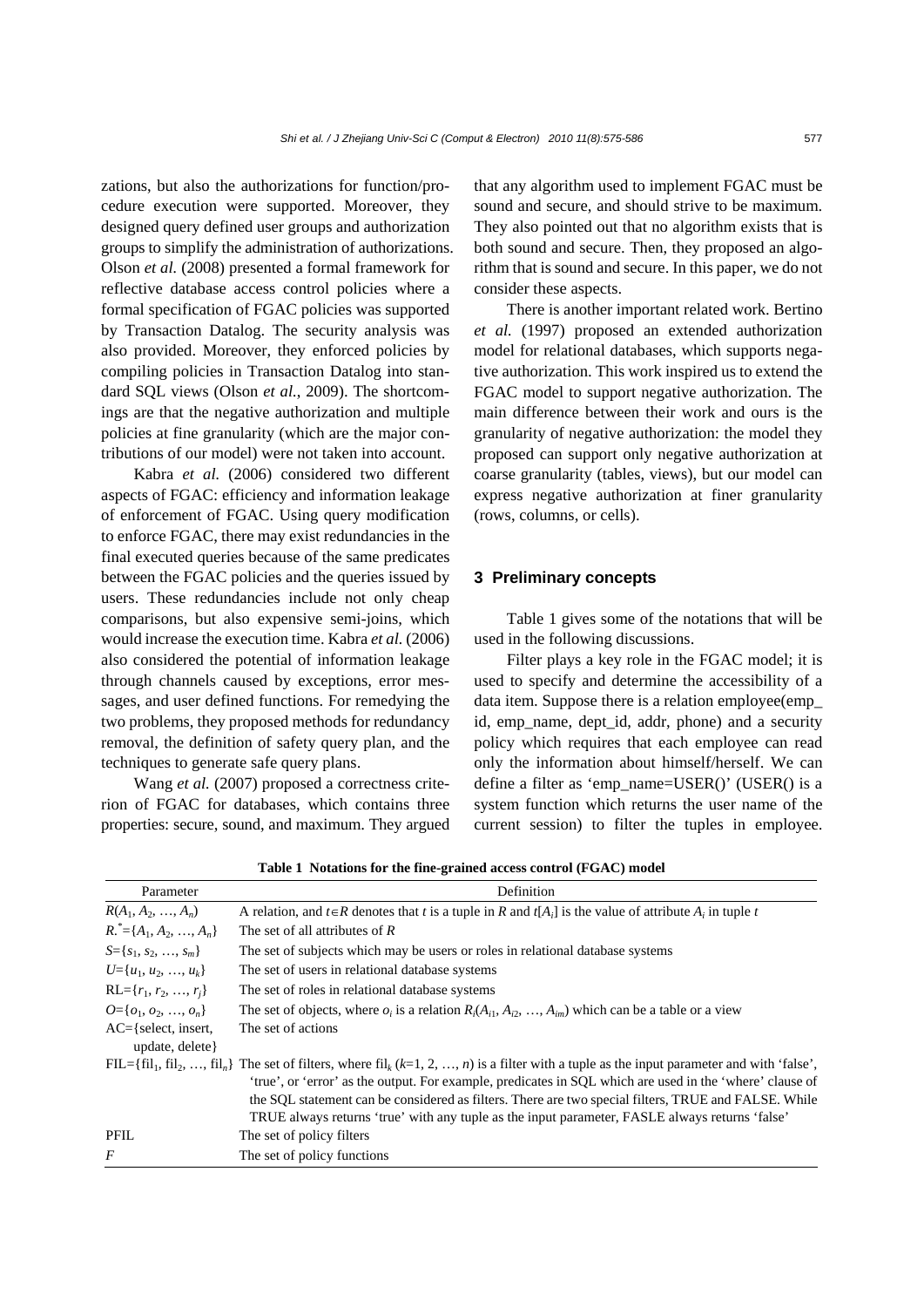Namely, each tuple in employee is checked whether such a filter is true; when it is true, the tuple is returned to users. Filter makes the FGAC a content-based model, because the content of tuples is used to make access decision.

In our FGAC model, we allow FGAC policies to express negative authorization (we use 'prohibitions' and 'negative authorization' synonymously in the following discussions), which allows security administrators (SAs) to specify what data should not be accessed by certain users. The prohibitions are also expressed by filters. Therefore, for supporting both permissive policies (closed access control policies) and prohibitive policies (open access control policies), there are two filters: Allowed Filter and Prohibited Filter. The Allowed Filter is used to express a permissive policy and the Prohibited Filter is used to express a prohibitive policy. Conflicts between the Allowed Filter and the Prohibited Filter are resolved by applying the denial-takes-precedence policy where the Prohibited Filter overrides the Allowed Filter.

 $PFIL = {pfil}_1, pfil}_2, ..., pfil}_m}$  is the set of policy filters. A policy filter pfil<sub>*i*</sub> is a tuple  $\langle$ al\_pfil<sub>*i*</sub>, pr\_pfil<sub>*i*</sub>>, where al\_pfil<sub>*i*</sub>∈FIL and pr\_pfil<sub>*i*</sub>∈FIL. al\_pfil<sub>i</sub> is called 'Allowed Filter' and pr\_pfil*i* 'Prohibited Filter'.

For example, suppose there is a security policy which requires that each employee should be prohibited to access the information of others in employee. We can define a policy filter pfil<sub>*i*</sub>=<TRUE, pr\_pfil<sub>*i*</sub>>, where pr\_pfil<sub>*i*</sub>='emp\_name≠USER()'.

 $F = \{f_{o1}, f_{o2}, \ldots, f_{on}\}$  is the set of policy functions. A policy function maps the set of all attributes of an object onto PFIL. For example,  $f<sub>o</sub>$  is the policy function of object *o*. For each attribute  $A_i \in \infty$ , there is a policy filter pfil<sub>oi</sub> where  $f_o(o.A_i) = pfnl_o$  and  $pfnl_o =$  $\langle$ al\_pfil<sub>oi</sub>, pr\_pfil<sub>oi</sub> $\rangle$ .

Given a policy function  $f_R$ , for any  $A_k \in R$ <sup>\*</sup>, there is one and only one policy filter  $pfil<sub>i</sub>=<$ al\_pfil<sub>i</sub>, pr\_pfil<sub>i</sub>> with respect to  $A_k$ . We use  $A_k \rightarrow \text{val\_pfil}_i$ , pr pfil<sub>i</sub> $>$  or  $f_R(A_k)=$ pfil<sub>i</sub> to express the pfil<sub>i</sub> which is the only policy filter with respect to  $A_k$ . Moreover, we use  $f_R(A_k, \text{allow}) = \text{al\_pfil}_i$  and  $f_R(A_k, \text{prohibit}) = \text{pr\_pfil}_i$ to express the Allowed Filter and the Prohibited Filter, respectively.  $f_R(A_k)=p\text{fil}_i$  means that, for a tuple *X*,  $X[A_k]$  is allowed to be accessed if al\_pfil $_i$ (*X*)=true and pr\_pfil $_i$ (*X*)=false, and prohibited to be accessed otherwise (here the denial-takesprecedence policy has been considered).

To illustrate our model in detail, we use the following schemas in our examples: (1) employee(emp\_id, emp\_name, dept\_id, addr, phone), (2) manager(mgr id, dept id), and  $(3)$  dept(dept id, dept\_name).

## **4 Fine-grained access control model**

#### **4.1 Overview**

FGAC controls the access of users in a relational database and the access modes include select, insert, update, and delete. In relational databases, there exist mainly two approaches to granting privileges to users. One is to directly assign permissions to users, and the other is to grant privileges to the roles that users are assigned. FGAC models should support both of these authorization approaches.

In the proposed FGAC model (Fig. 1) there are two sub-models, direct-FGAC and role-FGAC. The FGAC model provides a more complex form of object, where each attribute of an object associates with a policy filter.



**Fig. 1 Fine-grained access control (FGAC) model with two sub-models, direct-FGAC and role-FGAC** 

UA: user assignment; ROPAR: restricted object privilege assignment with role; ROPAU: restricted object privilege assignment with user

# **4.2 Direct-FGAC model**

The direct-FGAC (D-FGAC) model allows assigning fine-grained and precise privileges to users directly. The D-FGAC model is formally described as follows:

**Definition 1** The D-FGAC model is composed of the following components: (1) a set *U* of users, a set *O* of objects, a set FIL of filters, a set *F* of policy functions, a set AC of actions; (2) a set of restricted object  $RO = \{ (o, f_o) | o \in O, f_o \in F \}; (3)$  a set of restricted object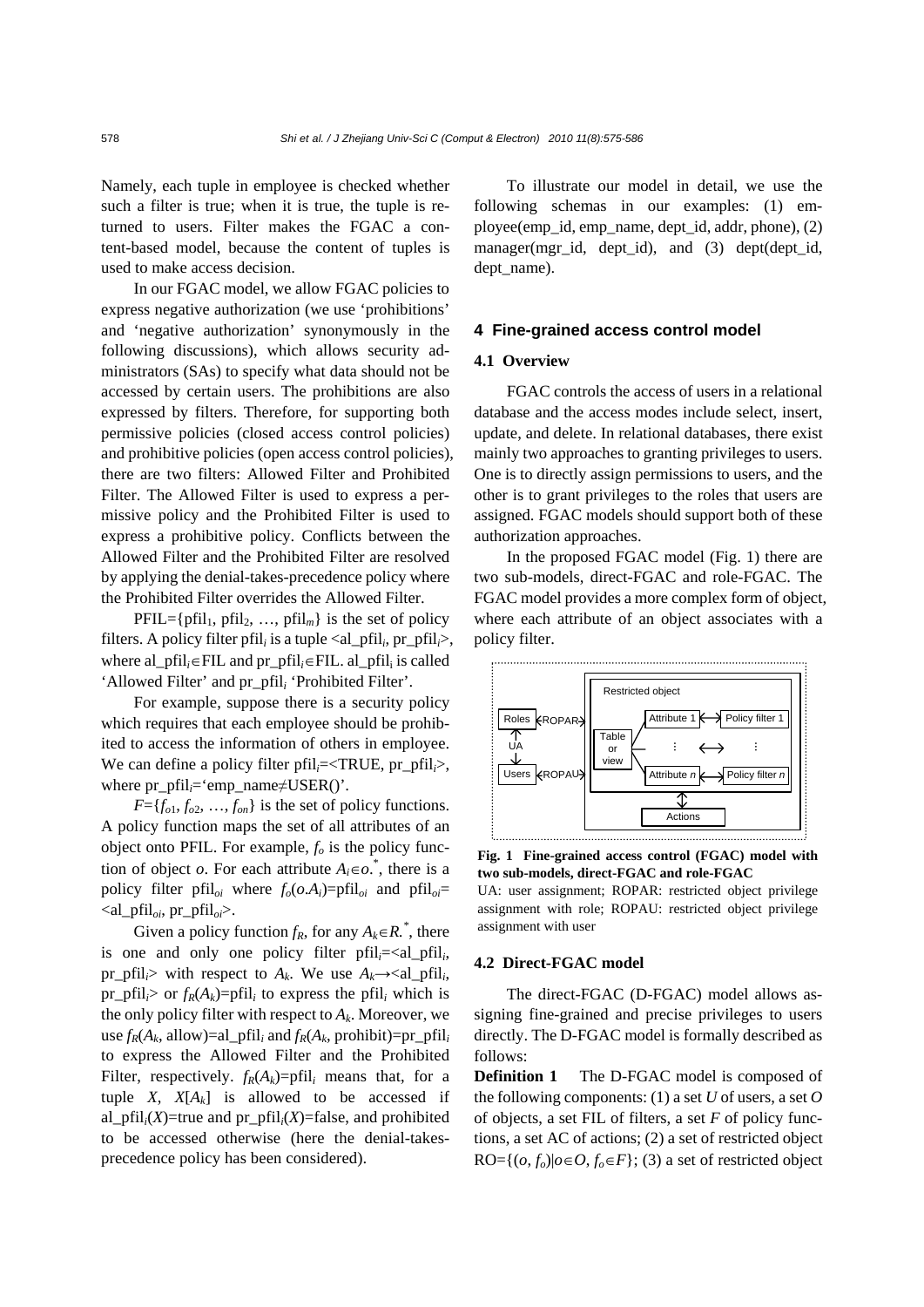privileges ROP={(ro, *a*)|ro∈RO, *a*∈AC}; (4) restricted object privilege assignment ROPAU⊆*U×*OP, a many-to-many mapping restricted object privilege to user assignment relation.

In the D-FGAC model, the key component is the restricted object. A restricted object ro is  $(o, f<sub>o</sub>)$  where  $\sigma$  is a relation and  $f_{\sigma}$  is a policy function.  $f_{\sigma}$  assigns policy filters for all attributes of *o* to specify which data items in *o* are allowed to access. Each policy filter contains the Allowed Filter and the Prohibited Filter to support permissive and prohibitive policies.

According to the definition above, in the D-FGAC model a FGAC policy is expressed as *p*=(*u*,  $((o, f<sub>o</sub>), a))$ . For simplicity, in what follows, a FGAC policy is expressed as  $p=(u, (o, f_o), a)$ , and user $(p)$ , object $(p)$ ,  $pf(a)$ , and  $action(p)$  denote the user, the object, the policy function, and the action in *p*, respectively.

**Example 1** Suppose John is an employee, and there is a security policy which requires that John can read only the information about himself in table employee. Then in the D-FGAC model, this policy can be expressed as  $P_{\text{John}}^1 = \{John, (employee, f_{\text{John}}^1), select\} \text{ and }$ the content of  $f_{\text{John}}^1$  is as follows:

{emp\_id→<emp\_name='John', FALSE>, emp\_ name →<emp\_name='John', FALSE>, dept\_id→<emp\_ name='John', FALSE>, addr→<emp\_name='John', FALSE>, phone→<emp\_name='John', FALSE>}.

Moreover, suppose a more precise security policy at finer granularity is needed, which requires that John can read the information of attributes emp\_id, emp\_name, and dept\_id of all employees, but to preserve individual privacy, he can read only the information of attributes addr and phone about himself. The D-FGAC policy can be expressed as  $P_{\text{John}}^2$ {John, (employee,  $f_{\text{John}}^2$ ), select} and the content of  $f_{\text{John}}^2$ is as follows:

{emp\_id→<TRUE, FALSE>, emp\_name→<TRUE, FALSE>, dept\_id→<TRUE, FALSE>, addr→<emp\_ name='John', FALSE>, phone→<emp\_name= 'John', FALSE>}.

In Example 1, all policy filters in  $f_{\text{John}}^1$  are the same in policy  $P_{\text{John}}^1$ . When all policy filters in a policy function  $f$  are the same, we simplify the expression as  $f(R^*)$ =pfil. Therefore, in Example 1,  $f^1_{\text{John}}$ (employee.<sup>\*</sup>) =<emp\_name='John', FALSE>.

#### **4.3 Access decision rule**

Before dealing with the access decision rule, we introduce a special symbol  $\Phi$  which is used to denote the unauthorized value. *Φ* has the following properties: (1)  $\Phi \neq \Phi$ ; (2) For any constant value *c*,  $\Phi \neq c$ .

When a user accesses a table by operation select, update, or delete, in reality it is the tuples in this table that are accessed. When the user inserts a tuple *X* into the table, we also say that the tuple *X* is accessed. Moreover, databases allow users to insert values of many, but not all, columns of a tuple into tables. In this study we consider only the case where the values of all columns of a tuple are inserted into a table. The extension to the case of inserting the values of many columns of a tuple is immediately achievable.

**Definition 2** (Access decision tuple) For a D-FGAC policy  $p=(u, (o, f_o), a)$ , where *o* is a relation *R*,  $R$ .  $* = {A_1, A_2}$  $A_2, \ldots, A_n$ , and *X* is the tuple that is accessed, the access decision tuple  $X_a$  is constructed as follows:  $\forall A_i \in \mathbb{R}^*$ , if *f<sub>o</sub>*( $A_i$ , allow)=true∧*f<sub>o</sub>*( $A_i$ , prohibit)=false,  $X_a[A_i]=X[A_i]$ ; else  $X_a[A_i]=\Phi$ .

**Definition 3** (Access decision relation) For a D-FGAC policy  $p=(u, (o, f_o), a)$ , where *o* is a relation  $R, R^* = \{A_1, A_2, \ldots, A_n\}$ , the access decision relation of *R* (i.e., *Ra*) is formed through substituting each tuple *X* in *R* with its access decision tuple  $X_a$ .

**Definition 4** (Access decision rule) For a D-FGAC policy  $p=(u, (o, f_o), a)$ , where *o* is a relation *R*,  $R \cdot \overline{\mathbb{I}} = \{A_1, A_2, A_3, A_4, A_5, A_6, A_7, A_8, A_9, A_9, A_9, A_1, A_2, A_3, A_4, A_1, A_2, A_3, A_4, A_5, A_6, A_7, A_8, A_9, A_1, A_2, A_3, A_4, A_5, A_6, A_1, A_2, A_3, A_4, A_5, A_6, A_1, A_2, A$  $A_2, \ldots, A_n$ , the access decision rules are:

When *a* is select, update, or delete, the result of accessing *R* is the same as the result of accessing *Ra*, which is the access decision relation of *R*;

When  $a$  is insert, and  $X$  is the tuple being accessed and its access decision tuple is  $X_a$ , only when the following condition holds, is the access allowed: ∀*Ai*∈*R.\** , *Xa*[*Ai*]≠*Φ*.

**Example 2** In Example 1, there is a D-FGAC policy  $P_{\text{John}}^2$ =(John, (employee,  $f_{\text{John}}^2$ ), select) for John and table employee, which allows John to access the information of emp\_id, emp\_name, and dept\_id of all employees, but only the information of addr and phone for himself. Suppose the table employee is as shown in Table 2. According to Definitions 2 and 3, the access decision relation of employee employee*<sup>a</sup>* is shown in Table 3. Thus, for any SQL statement issued by John to access employee, the result is the same as the result of accessing the relation employee*a*.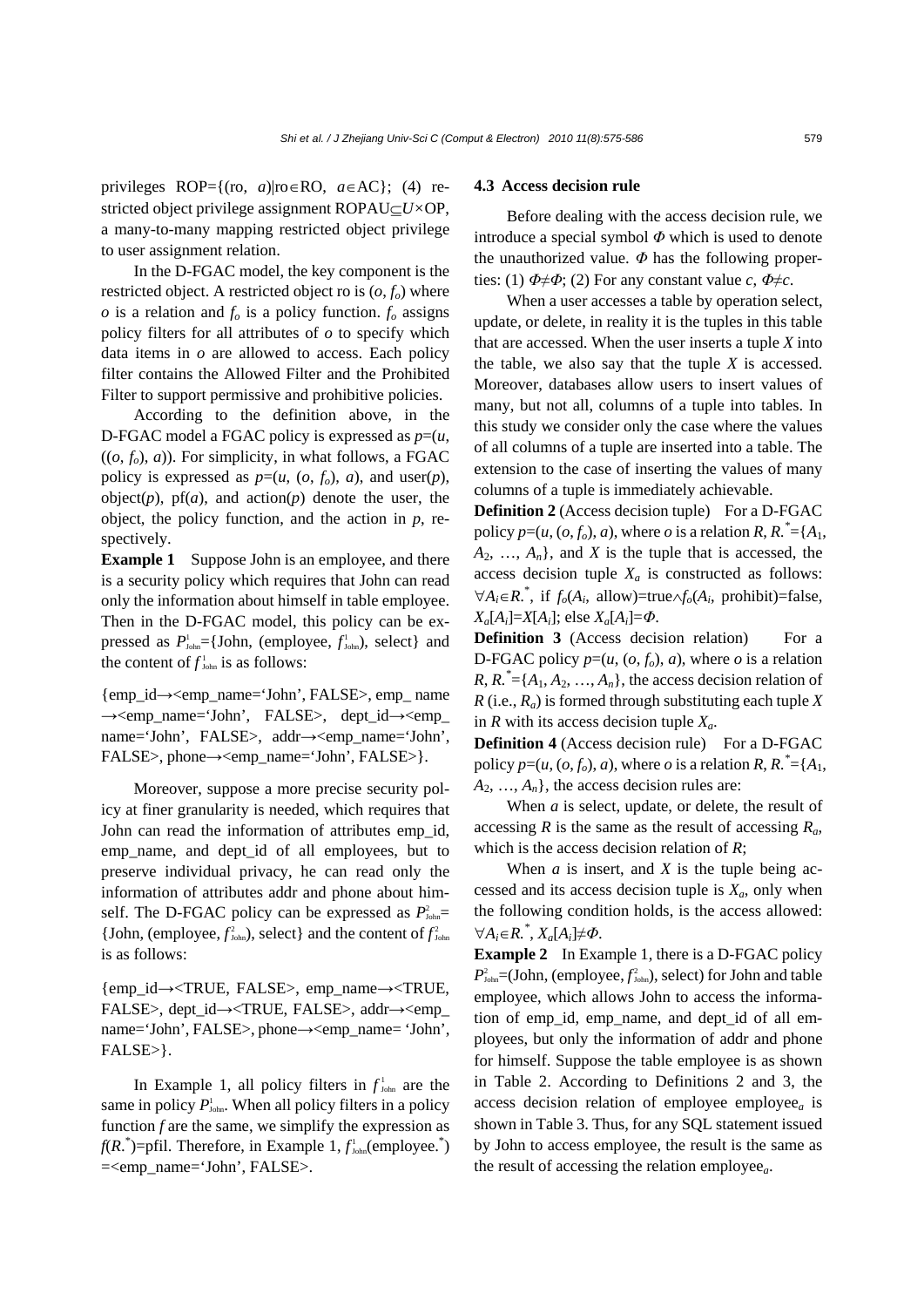| $Emp$ id                      | Emp name Dept id |      | Addr | Phone            |  |
|-------------------------------|------------------|------|------|------------------|--|
|                               | Andy             | 1101 |      | Brooks 111-1111  |  |
| $\mathfrak{D}_{\mathfrak{p}}$ | Mary             | 1102 | Wood | 222-2222         |  |
| 3                             | John             | 1103 |      | Cricket 333-3333 |  |
|                               |                  |      |      |                  |  |

**Table 2 employee** 

| Table 3 employee <sub>a</sub> |          |         |      |                  |  |  |  |
|-------------------------------|----------|---------|------|------------------|--|--|--|
| $Emp_id$                      | Emp_name | Dept_id | Addr | Phone            |  |  |  |
|                               | Andy     | 1101    | Φ    | Φ                |  |  |  |
| $\mathcal{L}$                 | Mary     | 1102    | Φ    | Φ                |  |  |  |
| 3                             | John     | 1103    |      | Cricket 333-3333 |  |  |  |

#### **4.4 Role-FGAC model**

With the development of the Internet, the number of users in databases has increased sharply. Traditional access control models such as the discretionary access control (DAC) model are often infeasible. Traditional access control models also make the job of an SA to define and maintain security policy tedious. Fortunately, role-based access control (RBAC) overcomes these shortcomings by assigning users to roles and assigning permissions to roles. RBAC simplifies the specification and management of security policies (Ferraiolo *et al.*, 2001). Moreover, almost all relational databases systems support the RBAC model. Therefore, FGAC should be integrated into the RBAC model.

We propose a model named role-FGAC (R-FGAC) where the fine-grained privileges are assigned to users through the roles that the users have in relational databases.

**Definition 5** The R-FGAC model is composed of the following components: (1) a set *U* of users, a set RL of roles, a set *O* of objects, a set FIL of filters, a set *F* of policy functions, a set AC of actions; (2) a set of restricted objects RO= $\{(o, f_o)|o \in O, f_o \in F\}$ ; (3) a set of restricted object privileges ROP={(ro, *a*)|ro∈RO, *a*∈AC}; (4) user assignment UA⊆*U×*RL, a many-tomany mapping user to role assignment relation; (5) restricted object privilege assignment ROPAR⊆RL× ROP, a many-to-many mapping restricted object privilege to role assignment relation.

Each element in the R-FGAC model has the same meaning as the corresponding element in the D-FGAC model.

According to Definition 5, in the R-FGAC model a FGAC policy is expressed as  $p=(r, ((o, f_o), a))$ . For simplicity, the FGAC policy is expressed as  $p=(r, 0)$  $(o, f_o)$ , *a*), and role(*p*), object(*p*), pf(*a*), and action(*p*) denote the role, the object, the policy function, and the action in *p*, respectively.

**Example 3** Suppose there is a security policy which requires that each employee can read only the information about himself/herself in table employee. In the D-FGAC model, to achieve this goal, we need to define the FGAC policy for each employee, which is infeasible. In the R-FGAC model, it is easier to accomplish this. We first define a role R\_EMP which is assigned to all employees, and then define an R-FGAC policy  $P_{\text{R}_\text{EMP}}$  and assign it to the role R\_EMP. The policy  $P_{R|EMP}$  is expressed as *P*R\_EMP={R\_EMP, (employee, *f*R\_EMP), select}, where *f*R\_EMP(employee.\* )=<emp\_ name=USER(), FLASE> (USER() is a system function which returns the user name of the current session).

The access decision rule of the R-FGAC model is similar to that of the D-FGAC model as defined in Definition 4.

In the R-FGAC model, what we consider is the standard RBAC model (Ferraiolo *et al.*, 2001). Currently, there is no RDBMS vendor that supports negative authorization for the RBAC model, and commercial implementations support only flat RBAC, which is very limited and supports only a simple version of RBAC (Bertino and Sandhu, 2005). Although the RBAC model has been extended to support negative authorization (Al-Kahtani and Sandhu, 2004), it cannot govern access at the fine granularity for relational databases. Extending the RBAC model to support negative authorization at fine granularity, however, is our major contribution. Moreover, although DAC can be simulated by RBAC (Osborn *et al.*, 2000), in practice DAC and RBAC are both widely used in relational databases. Hence, we describe D-FGAC and R-FGAC separately.

# **4.5 FGAC vs. traditional access control**

In this subsection, we compare the proposed FGAC model with traditional access control in relational databases, such as DAC and RBAC.

A FGAC model is proposed to control user access to tables or views, and the access modes include only select, insert, update, and delete. Comparing these, we suppose that in traditional access control the subjects are users or roles, that the objects are tables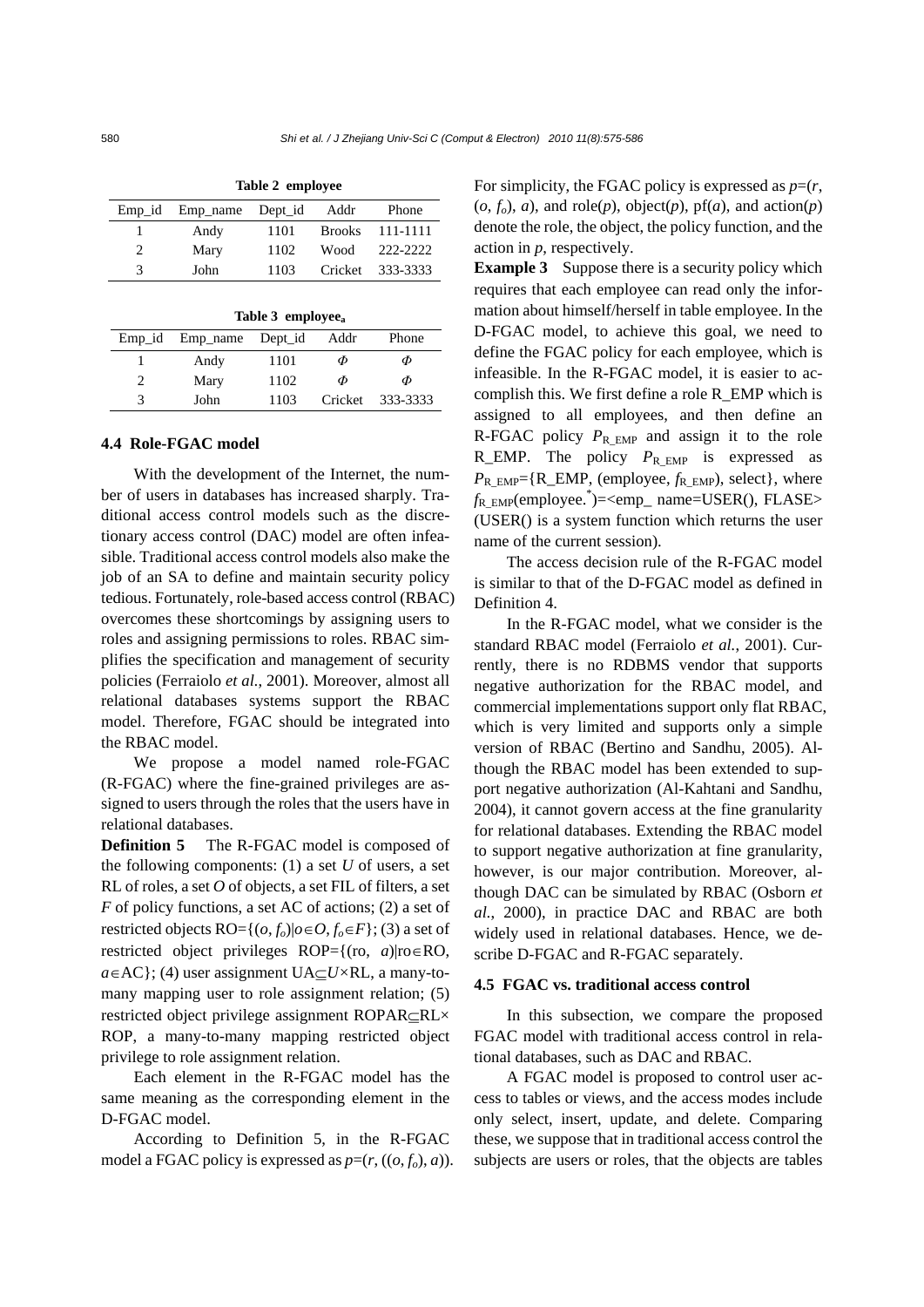or views, and that the access modes are select, insert, update, and delete.

Based on this, the FGAC model extends traditional access control to support closed access policies and open access control policies at fine granularity in relational databases. Namely, traditional access controls are special cases of the FGAC model. In the traditional access control model, a policy is expressed as  $P_t=(s, o, a)$ , where *s* can be a user or a role, *o* is an object, and *a* is an access mode. In the FGAC model, a policy is expressed as  $P_{\text{fgac}} = (s, (o, f_o), a)$ . When all policy filters involved in policy function *fo* are  $\langle$ TRUE, FALSE>,  $P_{\text{face}}$  is degraded to  $P_t$ . Therefore, the FGAC model can be compatible with a traditional access control model in database. They can be considered together to process policies management, such as detecting policy violation and policy redundancy.

In traditional access control models such as the DAC model or the RBAC model, delegation is supported which allows a user to assign a subset of his/her available rights to another user. Because the FGAC model is extended from a traditional access control model, the FGAC model can also support delegation. In this study we do not deal with this flexible feature. We consider only the cases where the FGAC policy can be defined only by the SA, who also has authority to assign FGAC policies to users or roles. The reasons for these restrictions are summarized as follows: (1) According to the requirements of existing applications, FGAC policies are defined and maintained mainly by the SA, which cannot be intervened upon by users (Agrawal *et al.*, 2005; Oracle Corporation, 2005); (2) The FGAC policy is a very flexible policy. If the authority for definition and assignment of the FGAC policy is granted to users, the burden of management and maintenance of the FGAC policy is too great, and there may be many security risks that cannot be managed. Making the FGAC model support delegation is a challenging work, on which we plan future efforts.

# **4.6 Summary**

In the proposed FGAC model, we use the policy filter with the Allowed Filter and the Prohibited Filter to specify which information can be accessed and which information is prohibited. Filters allow the FGAC model to support closed access control policies and open access control policies.

In our FGAC model, we take the restricted object to replace the object in the traditional access control model in relational databases. Because object is a special case of the restricted object, the FGAC model is extended from traditional access control models, and can be compatible with them.

In DBMS, the D-FGAC model coexists with the R-FGAC model. We denote the D- and R-FGAC policy in a uniform way: a FGAC policy  $p=(s, (o, f_o))$ , *a*), where *s*∈*S* is a subject which can be a user *u* or a role *r*. For simplicity, we use User\_Role $(u, r)$  to denote that the user *u* has the role *r*.

# **5 Multiple fine-grained access control policies**

Agrawal *et al.* (2005) stated that "if multiple restrictions have been defined for a user *u* and a table *T*, then *u*'s access to *T* is governed by the combination of these restrictions", and considered two combination approaches—intersection and union. They interpreted only the meaning of the two approaches, and did not address how and when to combine multiple restrictions. In this section, we present a definition of multiple policies and propose approaches to composing multiple policies by intersection and union. The combination algorithm is also provided.

**Definition 6** For a FGAC policy  $p=(s, (o, f_o), a)$ , we say *p* controls the access *a* of a user *u* to object *o* if either of the following conditions holds: (1) *s* is a user and  $s=u$ ; (2) *s* is a role and User Role(*u*, *s*).

**Definition 7** (Multiple policies)  $\forall s_1, s_2, ..., s_n \in S$ ,  $∀*o*∈*O*, ∀*a*∈AC, the policies *p*<sub>1</sub>=(*s*<sub>1</sub>, (*o*, *f*<sub>1</sub>), *a*), *p*<sub>2</sub>=(*s*<sub>2</sub>,$  $(o, f_2), a), \ldots, p_n = (s_n, (o, f_n), a)$  (where  $f_1, f_2, \ldots, f_n$  are policy functions) are multiple policies of user *u* over object *o* for action *a*, if policies  $p_1, p_2, ..., p_n$  are defined to control access *a* of user *u* to object *o*.

In FGAC policies, the subject can be a user or a role. When combining multiple FGAC policies, we take the feature of subject into account. We comply with the following three principles:

1. User priority principle: the privilege directly assigned to a user is prior to the privilege assigned to a user through roles.

2. Role principle: when a user has many roles, he/she has all privileges assigned to these roles.

3. Secure principle: while the two principles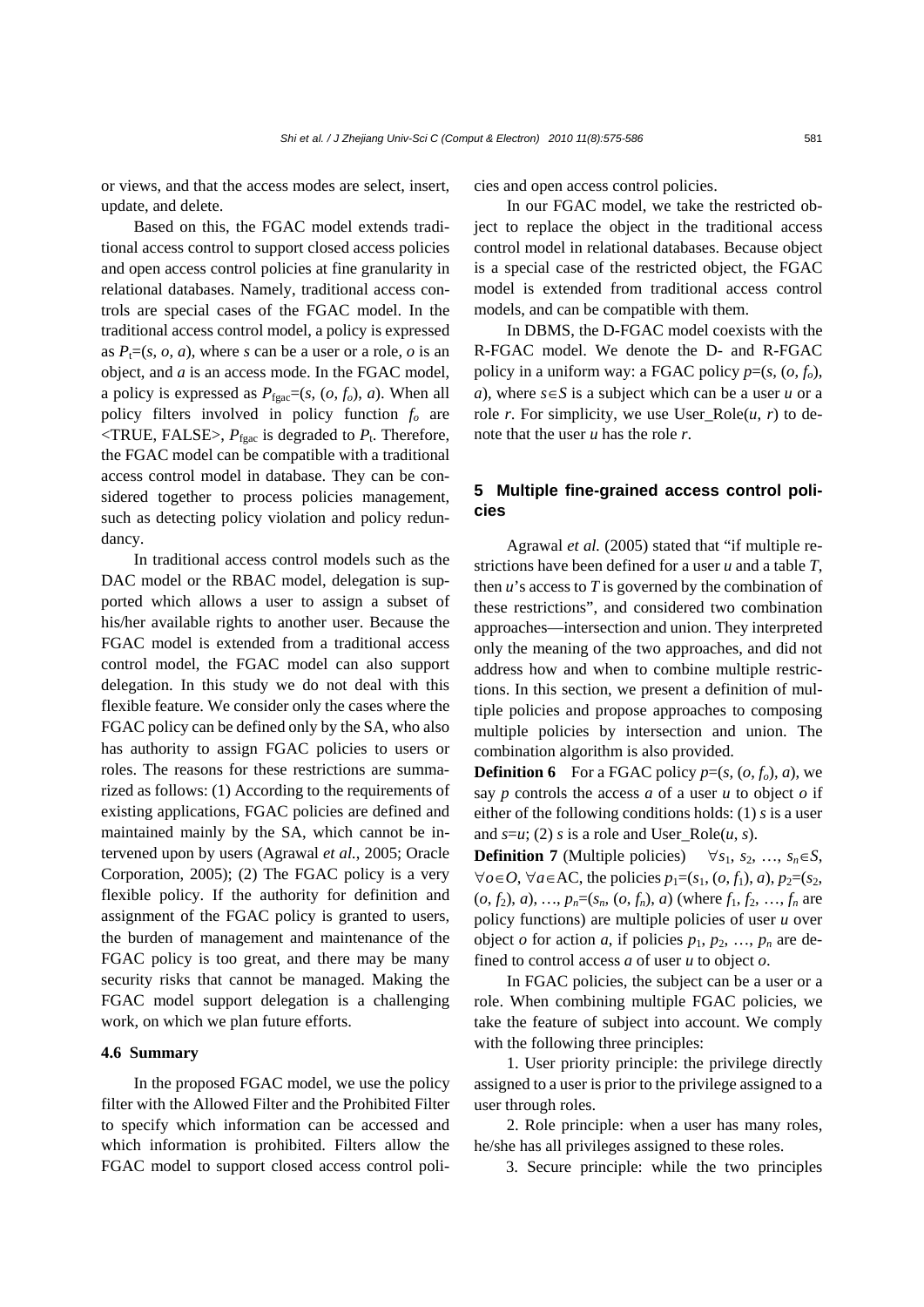above are satisfied, additional policies are combined to decrease the user's access to data to guarantee information security.

Following these three principles, we first divide multiple policies into different types and then provide different combination approaches.

According to Definition 7, for two policies  $p_1=(s_1, (o, f_1), a)$  and  $p_2=(s_2, (o, f_2), a)$ , there are multiple policies of a user *u* over object *o* for action *a*, if one of the following four conditions holds:

1.  $s_1 = s_2 = u$ .

2.  $s_1 = s_2 = r$  where *r* is a role and User\_Role(*u*, *r*).

3.  $s_1 = r_1$  and  $s_2 = r_2$  where  $r_1$  and  $r_2$  are different roles and User\_Role( $u$ ,  $r_1$ ), User\_Role( $u$ ,  $r_2$ ).

4.  $s_1 = u$  and  $s_2 = r$  where *r* is a role and User  $Role(u, r)$ .

According to the different conditions, we divide multiple policies into three types:

1. Defined multiple policies: multiple policies caused by conditions 1 and 2.

2. Role multiple policies: multiple policies caused by condition 3.

3. User role multiple policies: multiple policies caused by condition 4.

We use different approaches to combine different types of multiple policies.

When multiple policies satisfy condition 1 or condition 2, they have the same user or the same role. Since in the D-FGAC model or R-FGAC model, all FGAC policies can be defined only by SA, the reason for multiple policies satisfying condition 1 or condition 2 is the definition of security policies caused by SA. Thus, we call these multiple policies 'defined multiple policies', and we use intersection to compose defined multiple policies. There are two reasons for combining defined multiple policies by intersection: (1) to be consistent with the existing work. As far as we know, multiple policies of FGAC in databases are combined by intersection in all existing work (Agrawal *et al.*, 2005; Oracle Corporation, 2005); (2) to be more secure intuitively. With intersection, the user's access to data decreases as additional restrictions are applied, but with a union approach, access to data increases as additional restrictions are applied (Agrawal *et al.*, 2005). Therefore, for security, we use intersection to combine defined multiple policies. If the SA wants to relax the user's access, however, they can do so by revising the original FGAC policies instead of writing new ones.

When multiple policies satisfy condition 3, they control the user's access because of the feature of roles. When a user has two different roles, he/she will have all access permissions of both roles. Therefore, we intuitively use union to compose role multiple policies.

When multiple policies satisfy condition 4, there is a policy directly specified for a user and a policy specified for a role that the user has. In our view, the policy specified for the user is defined to further restrict the access of the user. Therefore, for making the policy directly specified for user precedence, we use intersection to combine user role multiple policies.

The combination approaches above satisfy the three principles. For defined multiple policies, the user priority principle and role principle are definitely held, because the subject is only one user or role. Thus, for satisfying the secure principle, intersection is applied. For role multiple policies, the combination algorithm is union, according to the role principle. User role multiple policies are combined by intersection for satisfying the user priority principle.

In the following, we introduce the definition of intersection and union approaches. For simplicity, the definitions involve only two FGAC policies; extending this to combine more than two policies is immediately achievable. The two multiple policies  $p_1=(s_1, (o, f_{o1}), a)$  and  $p_2=(s_2, (o, f_{o2}), a)$  control the access of user *u* to object *o* for action *a*.

**Definition 8** (Intersection) The combined policy is  $p_{\land}=(u, (o, f_{\land})$ , *a*), denoted as  $p_{\land}=p_1 \land p_2$ , which is formed with the following approach:

**for** each  $A_i \in R$ .<sup>\*</sup> **do**  $f_0(A_i, \text{allow}) = f_0(A_i, \text{allow})$  and  $f_0(A_i, \text{allow})$ ;  $f_0(A_i)$ , prohibit)= $f_0(A_i)$ , prohibit) or  $f_0(2(A_i))$ prohibit); **end for** 

**Definition 9** (Union) The combined policy is  $p_{\vee}=(u,$  $(o, f<sub>√</sub>)$ , *a*), denoted as  $p<sub>√</sub>=p<sub>1</sub>√p<sub>2</sub>$ , which is formed with the following approach:

**for** each 
$$
A_i \in R
$$
<sup>\*</sup> **do**  
\n $f_v(A_i, \text{allow}) = f_{o1}(A_i, \text{allow})$  or  $f_{o2}(A_i, \text{allow})$ ;  
\n $f_v(A_i, \text{prohibit}) = f_{o1}(A_i, \text{prohibit})$  and  $f_{o2}(A_i, \text{prohibit})$ ;  
\n**end for**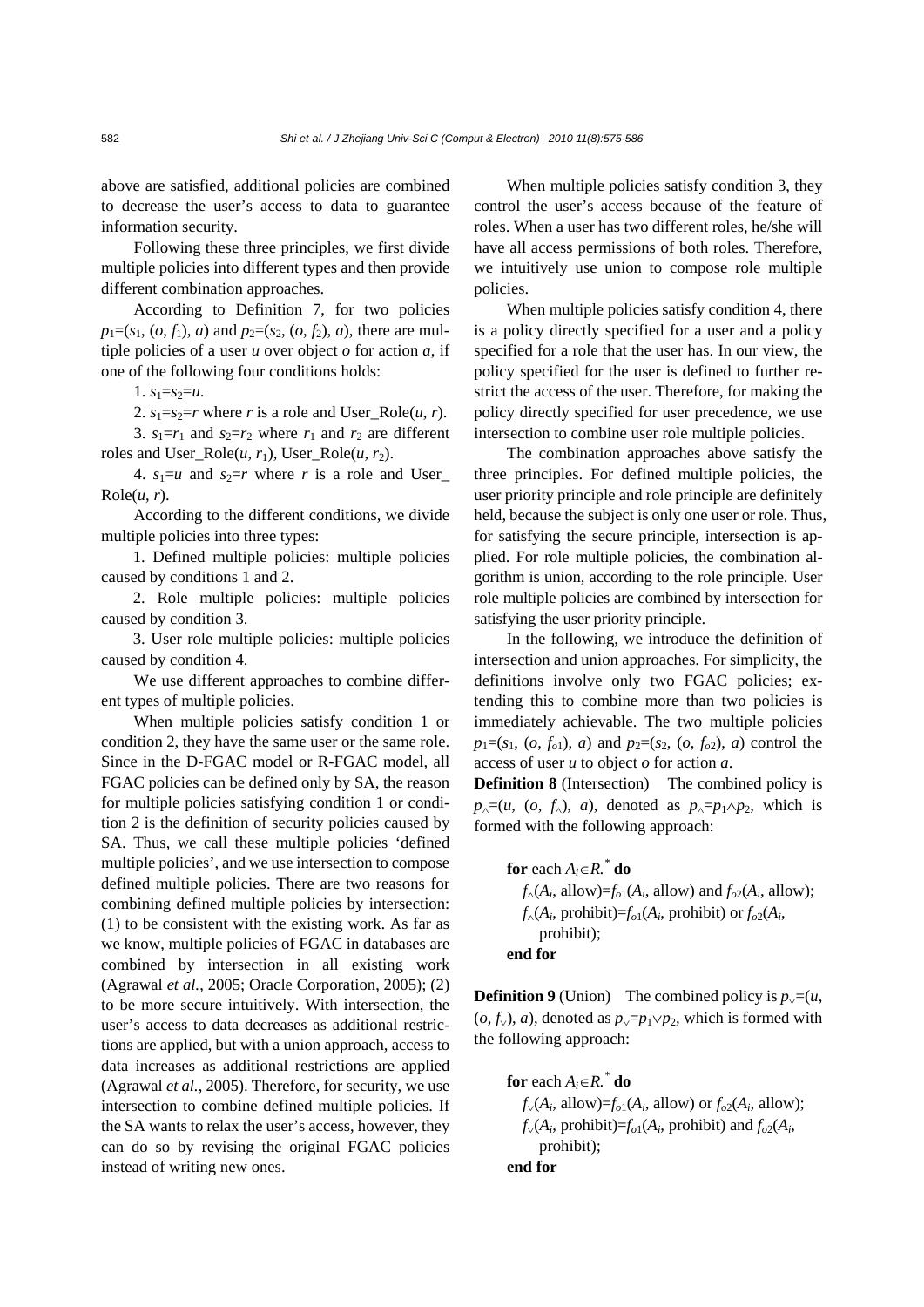When there are more than two policies, we can first combine two policies to form a temporary policy and then combine the temporary policy with other policies. Then, for multiple policies including finite policies, we can combine them into a single policy.

When the access  $a$  of a user  $u$  to an object  $o$  is controlled by defined multiple policies, role multiple policies, and user role multiple policies simultaneously, we compose all these policies by the following steps: (1) Combine all FGAC policies that are directly defined to control the access *a* of user *u* to object *o* (i.e., policies only in the D-FGAC model) into policy  $p_{\text{dfgac}}$  by intersection; (2) Search all roles of *u*:  $r_1$ , *r*<sub>2</sub>, …, *r*<sub>n</sub>, namely ∀*i*∈{1, 2, …, *n*}, User\_Role(*u*, *r<sub>i</sub>*); (3) For each role  $r_i$ , combine all FGAC policies into  $p_{ri}$ , which are defined to control access *a* of role  $r_i$  to object  $o$  by intersection; (4) Compose policies  $p_{r1}$ ,  $p_{r2}$ , ...,  $p_{rn}$  into a policy  $p_{rfgac}$  by union; (5) Combine policies  $p_{\text{dfgac}}$  and  $p_{\text{rfgac}}$  by intersection to control access *a* of user *u* to object *o*. Algorithm 1 is the algorithm of combining multiple FGAC policies.

**Algorithm 1** Multiple policies combination algorithm

**Input**: user *U*, relation *R*, action *A*, database *D*.

**Output**: the combined FGAC policy *P*out.

- 1 RS←∅; /\* RS is a set recording roles \*/
- 2 PS<sub>temp</sub>←∅; /\* PS<sub>temp</sub> is a set recording FGAC policies \*/
- 3 PS<sub>role</sub>←∅; /\* PS<sub>role</sub> is a set recording FGAC policies \*/
- 4 PStemp=GetDFGACPoliciesSet(*U*, *R*, *A*, *D*);
	- /\* Search all D-FGAC policies for the user *U* over relation *R* about access *A* in database *D*, and add these D-FGAC policies into the set  $PS_{temp}$  \*/
- 5 *P<sub>D</sub>*=InterSection(PS<sub>temp</sub>);
	- /\* Combine all D-FGAC policies in  $PS_{temp}$  by an intersection approach \*/
- 6 RS=GetRoleSet(*U*, *D*);
- /\* Search all roles for user *U* in database *D*, and add these roles into the set RS \*/
- 7 **for** all *r*∈RS **do**
- 8 PS<sub>temp</sub>←∅;
- 9 PStemp=GetRFGACPoliciesSet(*r*, *R*, *A*, *D*);
- /\* Search all FGAC policies for the role *r* over relation *R* about access *A* in database *D*, and add these policies into the set  $PS_{temp}$  \*/
- 10 PS $_{\text{role}}$ ←InterSection(PS<sub>temp</sub>);
- /\* Combine all FGAC policies in  $PS_{temp}$  by an intersection approach and add the combined policy into the set  $PS_{role}$  \*/ 11 **end for**
- 12  $P_R$ =Union(PS<sub>role</sub>);

/\*Combine all FGAC policies in  $PS_{role}$  by a union approach\*/ 13  $P_{\text{out}}=P_D \wedge P_R$ .

**Example 4** Suppose there is a user *U* in the database, and the user has three roles  $R_1$ ,  $R_2$ , and  $R_3$ , namely User\_Role(*U*,  $R_1$ ), User\_Role(*U*,  $R_2$ ), and User\_ Role(*U*,  $R_3$ ). For the select operation and relation  $R$ , there are three FGAC policies for user  $U-P_v^1$ ,  $P_v^2$ , and  $P_v^3$ , two policies for  $R_1 \rightarrow P_{R_1}^1$  and  $P_{R_1}^2$ , three policies for  $R_2-P_{R_2}^1$ ,  $P_{R_2}^2$ , and  $P_{R_2}^3$ , and a policy for  $R_3-P_{R_3}$ . Therefore, when *U* accesses relation *R* with the select operation, according to Algorithm 1, the combined  $\text{policy is } P_{\text{out}} = (P_{\text{U}}^1 \wedge P_{\text{U}}^2 \wedge P_{\text{U}}^3) \wedge ((P_{\text{R1}}^1 \wedge P_{\text{R1}}^2) \vee (P_{\text{R2}}^1 \wedge P_{\text{R2}}^2) \vee P_{\text{R3}}).$ 

#### **6 Implementation**

The proposed FGAC model supports the specification of closed access control policies, open access control policies, and multiple policies at fine granularity for relational databases. In this section, we present the implementation approaches of this model. Implementing the FGAC model means enforcing the access decision rules introduced in Section 4.3. Access decision rules include two sub-rules: one for select, update, and delete operations, and the other for the insert operation. In the following, we first introduce how to enforce the first rule, taking the select operation as an example, and then briefly present the enforcement of the second rule.

As mentioned, there are many works dealing with the implementation of FGAC in relational databases. Query modification is a typical approach to enforcing FGAC. LeFevre *et al.* (2004) presented an efficient approach to enforcing FGAC policies at cell-level granularity. We follow their approach to enforce our FGAC models by query modification for the select operation. Note that when implementing the FGAC model for the select operation, we use NULL to replace the unauthorized data as similar to the previous work, which is different from the proposed model where we use *Φ* to replace unauthorized data.

Query modification means that, before being processed, user queries are modified transparently into other queries, which will be enforced finally. The enforced queries ensure that users do not access what they are unauthorized to access according to FGAC policies. For example, when a user *U* issued a query *Q* to database systems, the query *Q* will be automatically transformed to query *Q'* (which is constructed according to FGAC policies for user *U* through the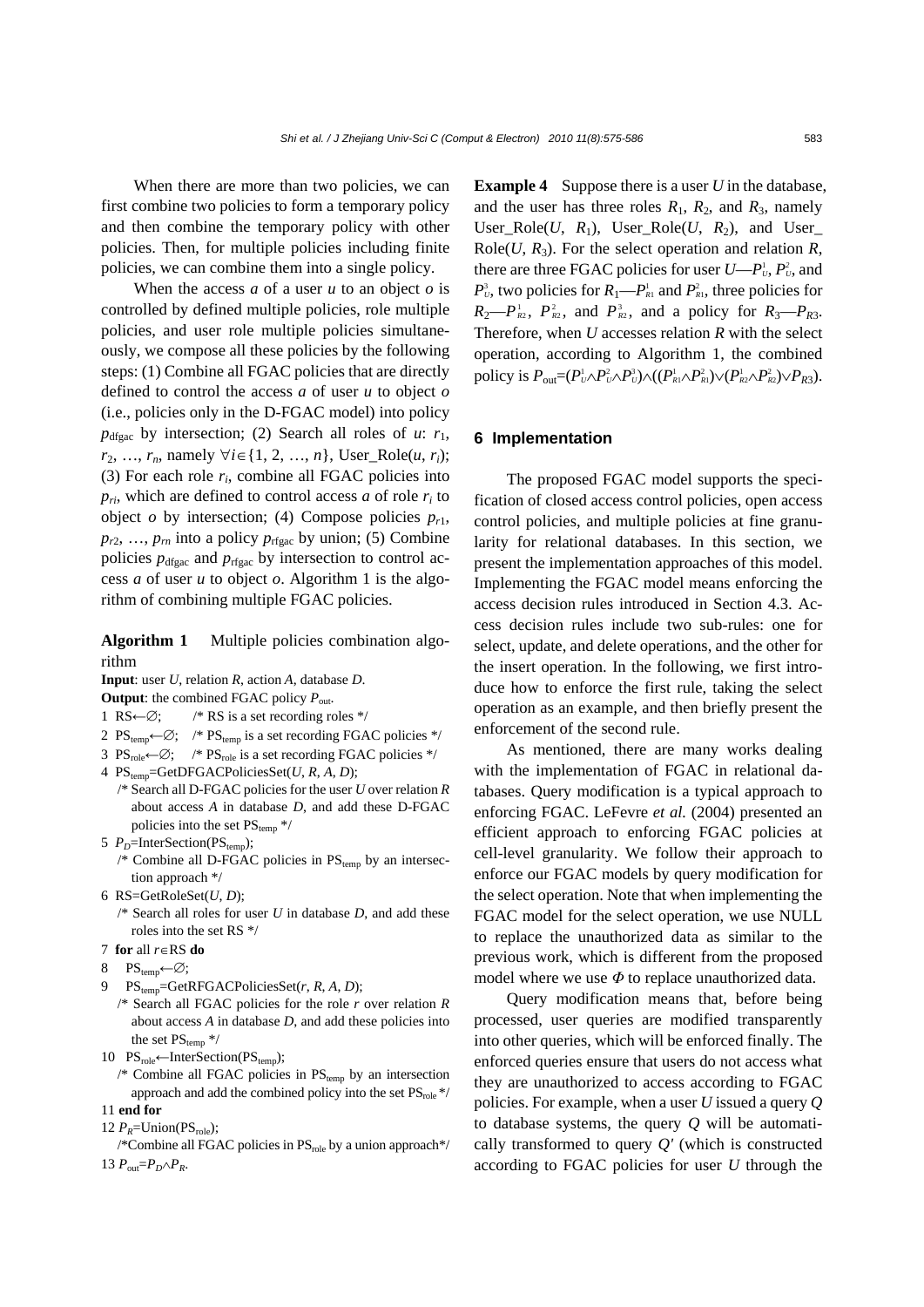query modification approach) to be processed.

In the following discussion, we assume that a user *U* submits query *Q* to database systems, and the relations (tables or views) involved in  $Q$  are  $R_1, R_2, \ldots$ ,  $R_n$ ; moreover, the FGAC policies for *U* and  $R_i$  (*i*=1, 2, ..., *n*) are  $P_1 = (U, (R_1, f_1),$  select),  $P_2 = (U, (R_2, f_2),$ select), ...,  $P_n=(U, (R_n, f_n))$ , select). Note that, we do not consider multiple FGAC policies for *U* and *Ri*, because multiple FGAC policies can be combined into a single FGAC policy according to Algorithm 1. Namely, the extension to enforcing multiple FGAC policies is immediately achievable.

When modifying query *Q* into *Q'*, we replace each relation involved in *Q* with a temporary view (which is dynamically created according to the FGAC policy) and keep the other clauses of *Q* unchanged. Therefore, there are two steps:

Step 1: creating a temporary view for each relation involved in query *Q*. Suppose the relation in *Q* is  $R_i$ , where the attributes set is  $\{A_{i1}, A_{i2}, ..., A_{im}\}$ . The dynamically created view  $V_i$  is structured as follows:

(SELECT CASE WHEN  $(f_i(A_{i1}, \text{allow})$  and not (*fi*(*Ai*1, prohibit))) THEN *Ai*1 ELSE NULL END AS  $A_{i1}$ 

CASE WHEN  $(f_i(A_{i2}, \text{allow})$  and not  $(f_i(A_{i2}, \text{pro-}$ hibit))) THEN *Ai*2 ELSE NULL END AS *Ai*2,

…,

CASE WHEN  $(f_i(A_{im},$  allow) and not  $(f_i(A_{im},$ prohibit))) THEN *Aim* ELSE NULL END AS *Aim* FROM *Ri*)

Step 2: replacing relation  $R_i$  in  $Q$  with temporary view  $V_i$ , for  $i \in \{1, 2, ..., n\}$ , to obtain the final executed query *Q*′.

In a dynamically created view, the data unauthorized to access is replaced with NULL by the 'CASE' clause. Therefore, the users cannot access what they are unauthorized to access according to the FGAC policy when the modified query *Q*′ is processed. Note that, only the data that satisfies the Allowed Filter and does not satisfy the Prohibited Filter is not replaced with NULL. Hence, we use  $(f_i(A_i),$ allow) and not  $(f_i(A_{i1}, \text{prohibit})))$ ' as the condition of the 'CASE' clause.

**Example 5** Suppose there is only one FGAC policy  $P_{\text{John}}^2$  for user John and the table employee in Example 1. When John submits a query *Q* to search all the information of employees, *Q* will be automatically

modified into *Q*′:

*Q*="SELECT \* FROM employee";

*Q*′="SELECT \* FROM (SELECT emp\_id, emp\_name, dept\_id,

CASE WHEN ((emp\_name='John') and not FALSE) THEN addr ELSE NULL END AS addr,

CASE WHEN ((emp\_name='John') and not FALSE) THEN phone ELSE NULL END AS phone

FROM employee)".

Note that for emp\_id, emp\_name, and dept\_id, the 'CASE' clause is not used, because their filters are <TRUE, FALSE>, which means all data can be accessed.

The implementation of update and delete operations is similar to the enforcement of the select operation introduced above.

For the insert operation, the enforcement approach is simple. When a user *U* inserts a tuple *X* into a relation  $R(A_1, A_2, ..., A_n)$ , DBMS searches all FGAC policies over *U* and *R* and combines these policies into a single policy, and then obtains all policy filters for each attribute of *R* in the single policy. For all policy filters, take the tuple *X* as the input parameter to check Allow Filters and Prohibit Filters. If all Allow Filters return true and Prohibit Filters return false, the *X* is allowed to be inserted into *R*; otherwise, it is prohibited.

Wang *et al.* (2007) presented a concept of 'security' for the enforcement of the select operation of FGAC in relational databases. If the answer returned does not depend on any information not allowed by FGAC policies for all queries, the enforcement approach is secure. Moreover, they stated that the enforcement by query modification with a dynamically created view is secure. This means the enforcements for our model are secure. Actually, since in the dynamically created view all unauthorized data is replaced with NULL, and queries are modified to access the view, the result is definitely independent of the information not allowed by FGAC policies.

# **7 Experiments**

In this section, we briefly present the performance of the enforced FGAC model, which was implemented in DM6 (Da Meng Database Corporation, 2000).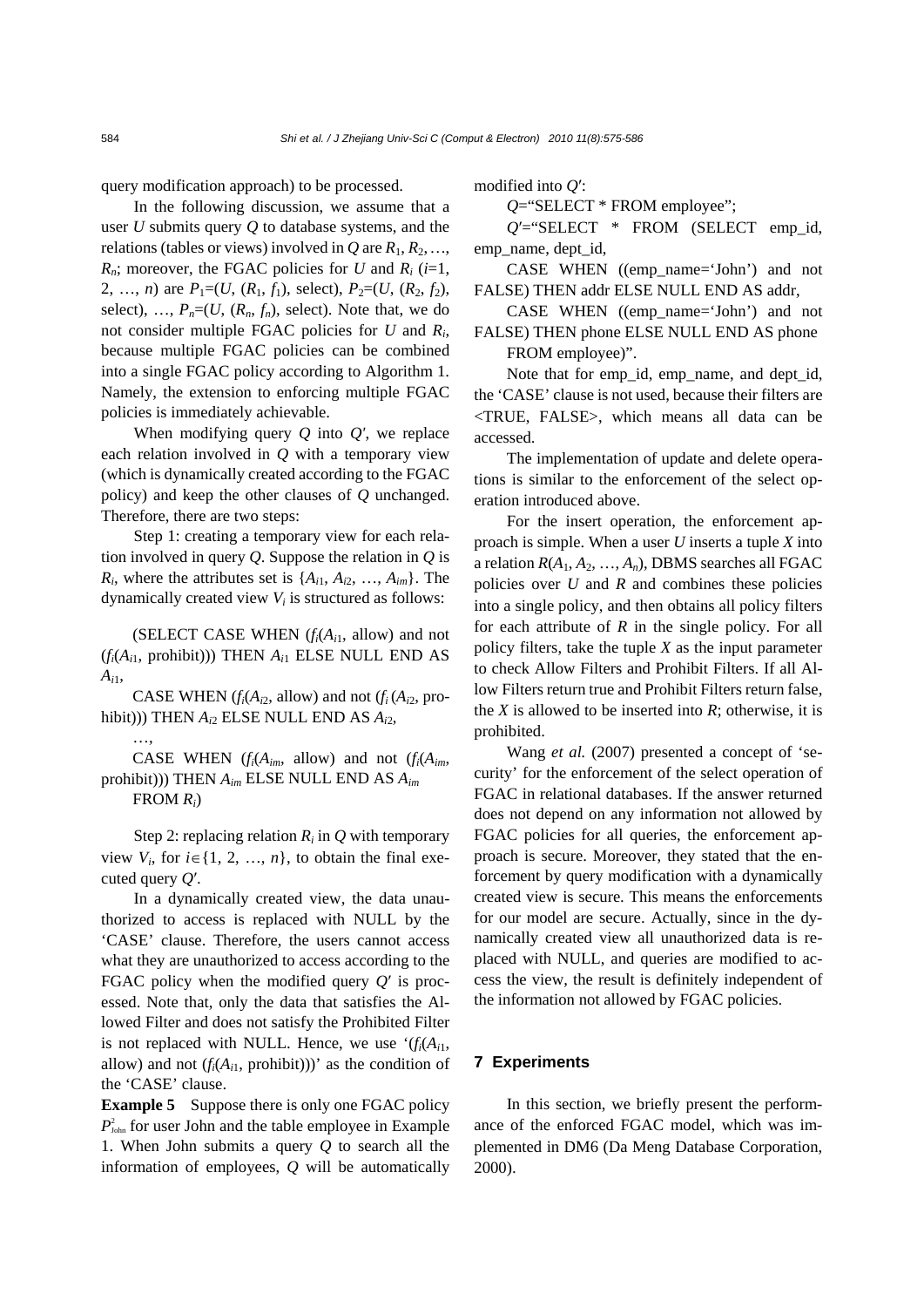LeFevre *et al.* (2004) presented a comprehensive set of performance experiments, showing that the overhead of the query modification with the 'CASE' clause to enforce cell-level FGAC for the select operation is small. We used this type of approach to enforce our FGAC model, so we can state that the cost of implementation of the select operation is also small. Although our enforcement is similar to that in Le-Fevre *et al.* (2004), our further contribution is obvious, as we provide a new FGAC model which can support closed access control, open access control, and multiple access control policies at fine granularity. We remedy the problem of access control policies specification in relational databases stated, for example, by Barker (2008).

When FGAC is enforced in relational databases, not only should the cost of the implementation of the select operation be evaluated, but also the performance of the DBMS. There has been little work evaluating the performance of DBMS with FGAC. In the following, we introduce the performance of DBMS where FGAC for select, update, delete, and insert operations was implemented.

The performance of DBMS with FGAC was tested using the TPC-W testing tool (Zhu *et al.*, 2006), which was developed according to the TPC-W benchmark specification (TPC, 2002). TPC-W evaluates the throughput of a database with an average number of Web interactions per second (WIPS). Using the TPC-W testing tool, we compared the system performances in two situations: with and without the control of FGAC policies. The test environment is shown in Table 4.

**Table 4 The TPC-W testing environment**

|                    | Operating      |      | Data- Testing | <b>CPU</b>                                                        | Memory |
|--------------------|----------------|------|---------------|-------------------------------------------------------------------|--------|
|                    | system         | base | program       |                                                                   |        |
| Client             |                |      |               | Windows $XP$ No TPC-W Intel 2.8 GHz $1$ GB $\times$ 2             |        |
|                    |                |      |               | Web server Windows $XP$ No Weblogic Intel 2.8 GHz 1 GB $\times$ 2 |        |
| Database<br>server | Windows XP DM6 |      | No.           | Intel 2.8 GHz $1$ GB $\times$ 2                                   |        |

We created 100 users in the TPC-W testing database, and divided them into three roles: manager (MAN), customer (CUST), and regional customer (REGION). The FGAC policies are defined as follows:

 $P_1 = (CUST, (orders, f_1), select), where f_1(orders.)$  $=<$ o c id in (select c id from customer where

c\_uname=USER), FALSE>;

 $P_2$ =(CUST, (orders,  $f_2$ ), select), where  $f_2$ (o\_bill\_ addr\_id)=<o\_bill\_addr\_id in (select c\_addr\_id from customer where c\_uname=USER), FALSE> and the policy filters for other attributes are <TRUE, FALSE>;

 $P_3$ =(CUST, (order line,  $f_3$ ), insert), where *f*3(order\_line.\* )=<TRUE, ol\_i\_id<100>;

 $P_4 = (REGION, (orders, f_4), select), where$ *f*4(orders.\* )=<o\_c\_id in (select c\_id from customer where c\_uname=USER), FALSE>;

 $P_5 = (MAN, (item, f_5), update)$ , where  $f_5$ (item.<sup>\*</sup>)= <i\_stock<10000, FALSE>.

We measured the system performances with and without FGAC policies by varying the number of emulated browsers. Experimental results are reported in Fig. 2. Although the FGAC policies did affect the performance, the system performance was rational, almost linear and thus acceptable.



**Fig. 2 The TPC-W test results, Web interactions per second (WIPS), under different numbers of emulated browsers**

# **8 Conclusions**

For integrating FGAC into relational databases, it is necessary to provide a FGAC model which can support the specification of many access control policies. In this paper, we proposed a FGAC model which has two key features: supporting the specification of open access control policies as well as closed access control policies, and supporting multiple policies. Based on this model, we presented the definition of multiple FGAC policies and the combination algorithm. Then we implemented this model as a component of the database management system (DBMS). Performance results showed that the proposed model and the implementation approach are feasible.